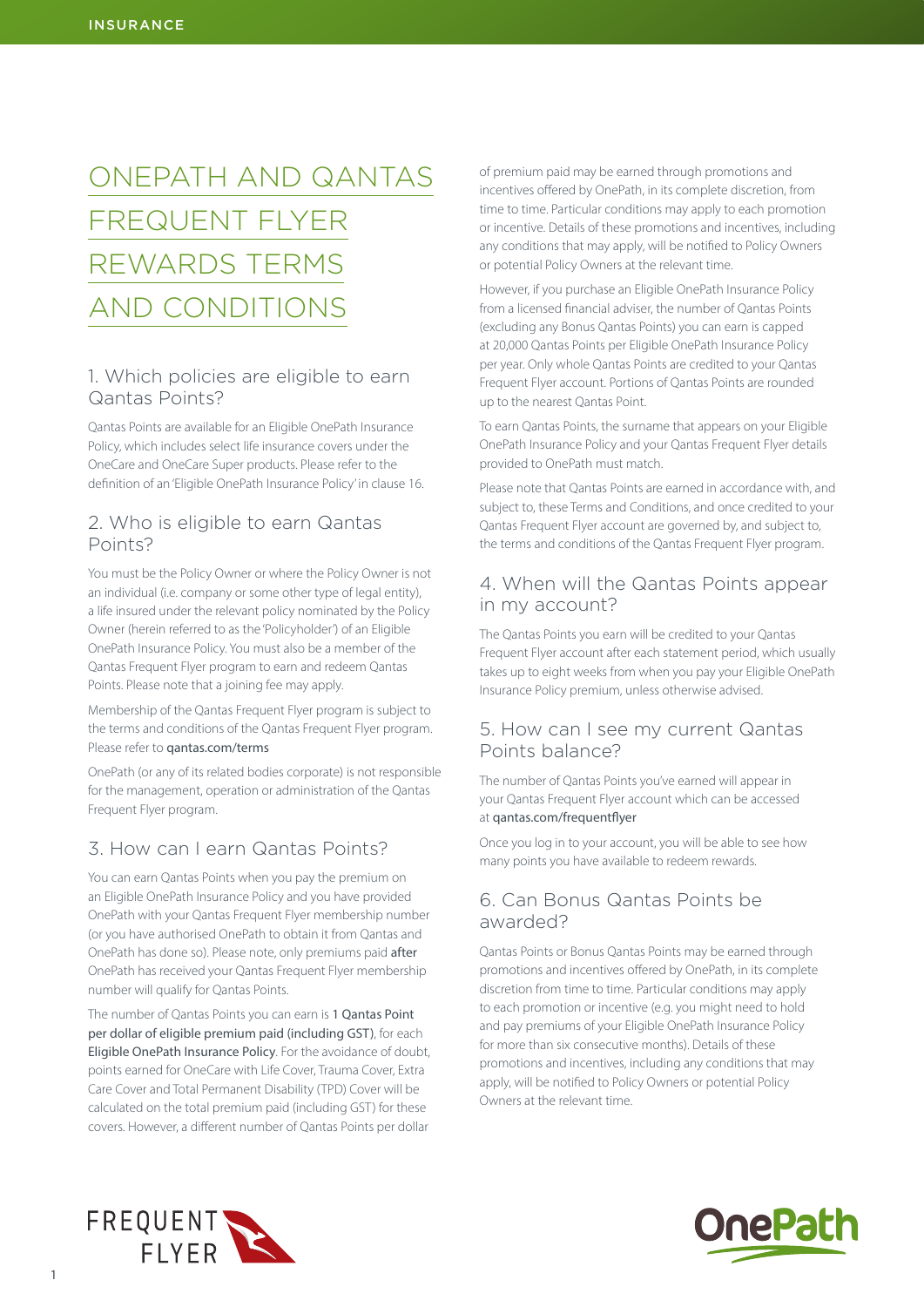You can earn Bonus Qantas Points on more than one Eligible OnePath Insurance Policy. However, if you earn Bonus Qantas Points as part of a special offer when acquiring an Eligible OnePath Insurance Policy (Acquisition Offer), unless otherwise stated in the terms of the particular offer, the maximum number of Bonus Qantas Points you can earn through Acquisition Offers is capped at 20,000 Bonus Qantas Points per customer. Further, if you acquire more than one Eligible OnePath Insurance Policy with the same Product Name, you are only eligible to be credited with Bonus Qantas Points available as part of an Acquisition Offer once.

### 7. Can the number of Qantas Points I earn change?

Yes, OnePath reserves the right to change the number of Qantas Points you can earn on any Eligible OnePath Insurance Policy. OnePath may also terminate or cancel the earning of Qantas Points under these Terms and Conditions.

Finally, OnePath may also make changes to the terms on which Qantas Points or Bonus Qantas Points may be earned. If these changes are significant we will give you at least 30 days' written notice otherwise changes will be notified at [onepath.com.au/qantasfrequentflyer](http://onepath.com.au/qantasfrequentflyer)

OnePath may at any time add or remove an Eligible OnePath Insurance Policy, provided that in the event that OnePath removes any Eligible OnePath Insurance Policy that you hold OnePath will give you at least 30 days' notice before doing so.

# 8. Can my Qantas Points be cancelled?

OnePath may cancel or suspend Qantas Points or Bonus Qantas Points in a Qantas Points Record (Qantas Points that are held before they are credited to Qantas Frequent Flyer) if the policy is, or is reasonably suspected by OnePath to be, operated fraudulently. Once Qantas Points are credited to your Qantas Frequent Flyer account they may be reversed if you were not entitled to them under these Terms and Conditions, and the terms and conditions of the Qantas Frequent Flyer program will also apply. Please refer to **gantas.com/terms** 

Qantas Points in a Qantas Points Record at the time of death of the Policy Owner will be cancelled, and may not be claimed by any other person.

# 9. What if my policy is cancelled?

If OnePath or the Policy Owner cancels the policy, Qantas Points will continue to be awarded for transactions occurring prior to the date of cancellation. No Qantas Points will be awarded in relation to transactions notified to OnePath after that date.

### 10. What if I think there is an error in the number of Qantas Points I've been credited?

Requests for missing Qantas Points must be notified to OnePath as soon as reasonably possible after you become aware that they are missing and in any event within 12 months after the relevant premium has been paid on the Eligible OnePath Insurance Policy. You can do so by calling OnePath on 1800 500 229.

### 11. What if I'm not receiving Qantas Points into my Qantas Frequent Flyer account?

OnePath may not have your correct Qantas Frequent Flyer membership number. Please call 1800 500 229 to check the Qantas Frequent Flyer membership number on file.

Neither Qantas nor OnePath will be responsible for any failure to earn Qantas Points as a result of OnePath not having your correct Qantas Frequent Flyer membership number. It is the Policy Owner's responsibility to ensure Qantas and OnePath have the correct details for Policyholders.

### 12. Under what circumstances will I not earn Qantas Points?

- a. You will not earn Qantas Points for premiums paid if OnePath does not have your correct Qantas Frequent Flyer membership number at the time of payment. Please call 1800 500 229 if you need to provide your Qantas Frequent Flyer membership number.
- b. Qantas Points will not be earned if your Eligible OnePath Insurance Policy lapses, is cancelled, or if you breach these Terms and Conditions.

### 13. What if I get a refund on my premium?

If the Policy Owner obtains a refund or cash back, and a 'credit' is issued in the amount of the reimbursement granted, OnePath reserves the right to recover Qantas Points previously earned or credited in proportion to the adjustment.

The number of Qantas Points deducted from your account will be calculated based on the rate at which you were earning Qantas Points at the time the reimbursement was granted.

There will be no compensation by OnePath for Qantas Points that are cancelled, deducted, or expired.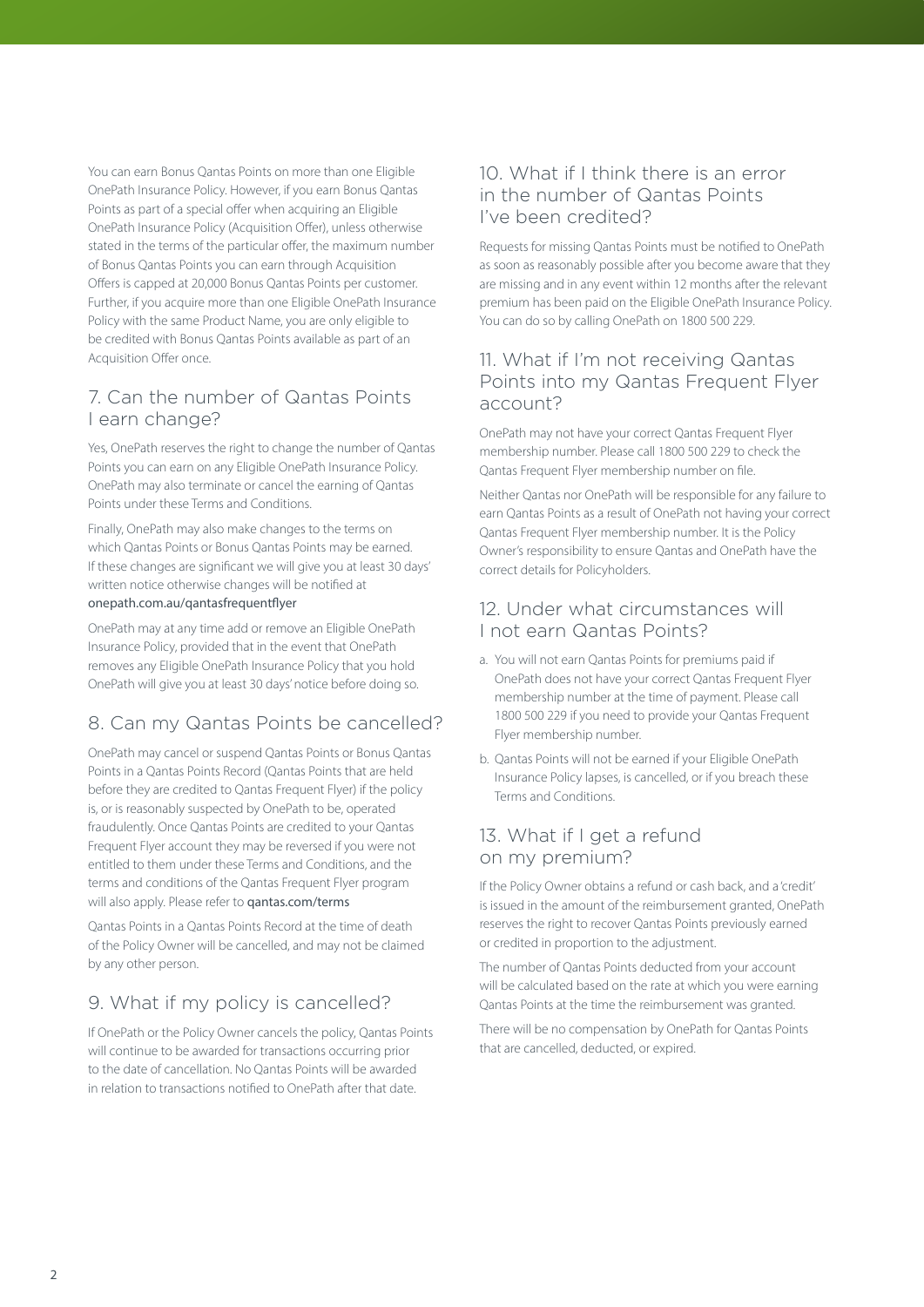### 14. What happens to my personal information?

Qantas and OnePath may seek, collect, use, store or disclose information about you including:

- **•** personal details such as name, address, date of birth, email address and Oantas Frequent Flyer membership number,
- **•** the policies you hold with OnePath,
- **•** transaction or event information resulting in Qantas Points being earned, credited or debited,
- **•** the number of Qantas Points earned, credited or debited,
- **•** the number of Qantas Points you earn.

You consent to Qantas and OnePath using and disclosing your information to each other and to third parties:

- a. for the purpose of the parties identifying the correct Qantas Frequent Flyer membership number for the Policyholder:
- b. to provide Points to the Policyholder in accordance with these Terms and Conditions;
- c. to link your Qantas Frequent Flyer membership to your Eligible OnePath Insurance Policy;
- d. to administer and operate and to provide you with the benefits under these Terms and Conditions and the Qantas Frequent Flyer program respectively;
- e. to provide perform or arrange for the provision or performance of services relating to these Terms and Conditions;
- f. for the purposes of planning, research and promotion and marketing (whether targeted, direct or indirect) of products of Qantas or OnePath;
- g. for the other purposes described in the terms and conditions of the Qantas Frequent Flyer program; and
- h. for other reasonably related purposes.

Qantas deals with your personal information in accordance with the Qantas Privacy Statement available at [qantas.com/privacy](http://qantas.com/privacy) and the Qantas Frequent Flyer Terms and Conditions available at [qantas.com/terms](http://qantas.com/terms)

Policyholders may access and correct stored information held by OnePath relating to their policies by calling OnePath on 1800 500 229. A fee may apply for this service.

# 15. About these Terms and Conditions

OnePath may change or terminate these Terms and Conditions, and any terms and conditions on **[onepath.com.au](http://onepath.com.au)**, at any time. If these changes are significant we will give you at least 30 days' notice:

- a. in writing; or
- b. by an advertisement in a newspaper(s) circulating in your State or Territory.

You will be bound by these Terms and Conditions, and any other applicable terms and conditions on [onepath.com.au](http://onepath.com.au), when you provide your Qantas Frequent Flyer membership number to OnePath or you receive Qantas Points in accordance with these Terms and Conditions, you accept these Terms and Conditions as part of your application or you consent to OnePath obtaining your Qantas Frequent Flyer membership number from Qantas.

If you don't comply with these Terms and Conditions, or you give incorrect information to OnePath, OnePath will not arrange for Qantas Points to be credited to your Qantas Frequent Flyer account.

If these Terms and Conditions are terminated, Qantas Points will continue to be awarded in accordance with these Terms and Conditions in relation to premiums paid prior to the date of termination. No Qantas Points will be awarded in relation to premiums paid after that date.

### 16. Definitions

'Bonus Qantas Points' Qantas Points that may be earned by Policyholders in connection with an Eligible OnePath Insurance Policy, in addition to the standard Qantas Points earned for premiums paid.

'customer' means Policyholder or Policy Owner (as the case may be).

'Eligible OnePath Insurance Policy' means any of the following covers under a OneCare or OneCare Super policy:

- **•** Life Cover;
- **•** Total and Permanent Disability ('TPD') Cover;
- **•** Trauma Cover;
- **•** Child Cover; and/or
- **•** Extra Care Cover.

This means Qantas Points cannot be earned on any other covers or policies, including (but not limited to):

- a. Income Secure Cover, Living Expense Cover and Business Expense Cover under a OneCare or OneCare Super policy;
- b. ANZ branded direct life insurance policies. These are policies that are sold without the assistance of a licensed financial adviser and were purchased, for example, on anz.com.au, over the telephone or via direct mail. These include policies like ANZ Income Protection, ANZ Life Insurance, ANZ Birthday Life Plan and ANZ Mortgage Life Plan;
- c. OnePath branded direct life insurance policies. These are policies that are sold without the assistance of a licensed financial adviser, are not OneCare policies and were purchased, for example, on onepath.com.au, over the telephone or via direct mail. These include policies like OnePath EasyProtect Income and OnePath EasyProtect Life;
- d. SmartCare;
- e. World of Protection;